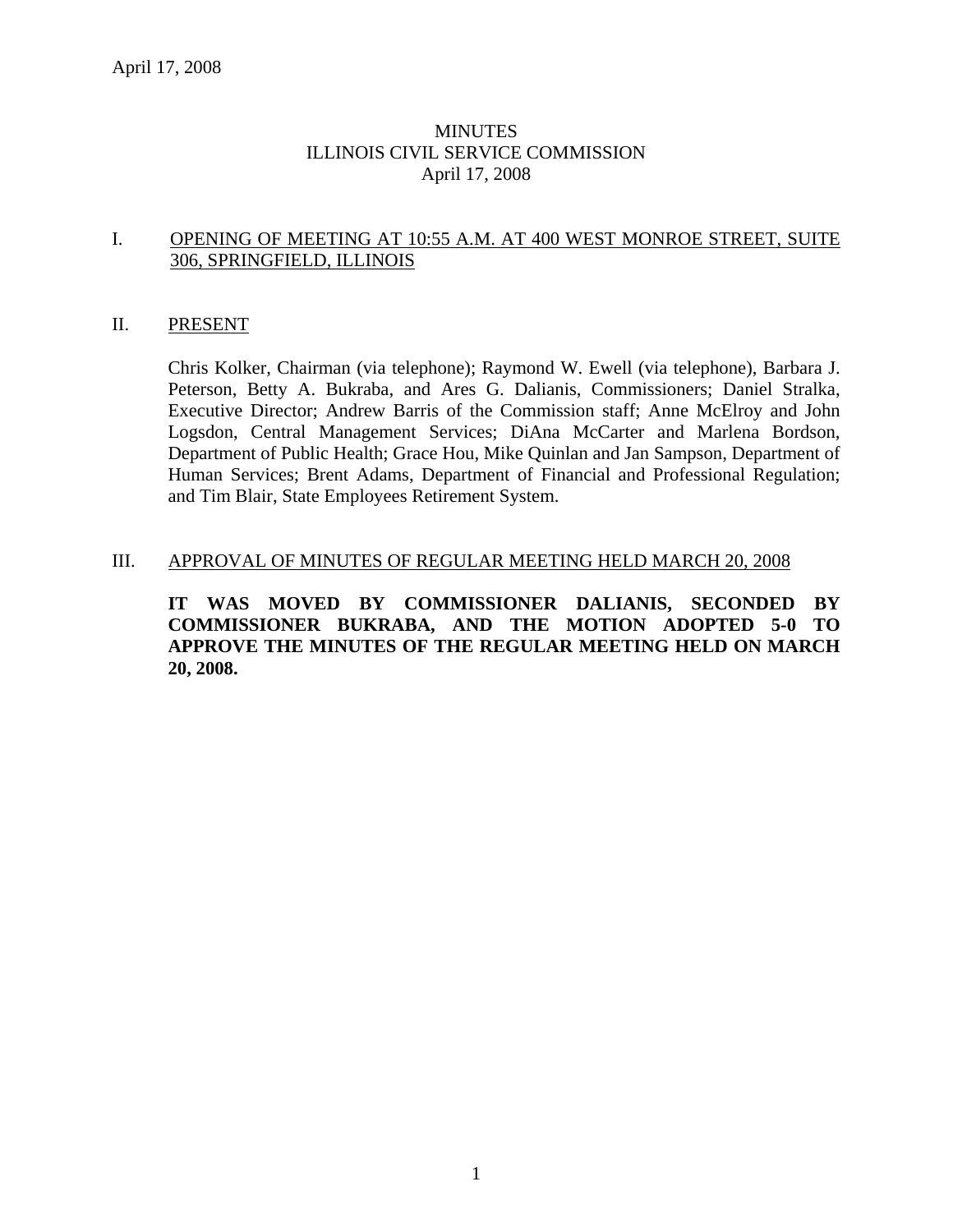#### IV. **EXEMPTIONS UNDER SECTION 4d(3) OF THE PERSONNEL CODE**

# A. Report on Exempt Positions

| <u>Agency</u>                        | Total<br><b>Employees</b> | Number of Exempt<br><b>Positions</b> |
|--------------------------------------|---------------------------|--------------------------------------|
|                                      |                           |                                      |
|                                      |                           |                                      |
|                                      |                           |                                      |
|                                      |                           |                                      |
|                                      |                           |                                      |
| Children and Family Services3,189 47 |                           |                                      |
|                                      |                           |                                      |
|                                      |                           |                                      |
|                                      |                           |                                      |
|                                      |                           |                                      |
|                                      |                           |                                      |
|                                      |                           |                                      |
|                                      |                           |                                      |
|                                      |                           |                                      |
|                                      |                           |                                      |
|                                      |                           |                                      |
|                                      |                           |                                      |
|                                      |                           |                                      |
|                                      |                           |                                      |
|                                      |                           |                                      |
|                                      |                           |                                      |
|                                      |                           |                                      |
|                                      |                           |                                      |
|                                      |                           |                                      |
|                                      |                           |                                      |
|                                      |                           |                                      |
|                                      |                           |                                      |
|                                      |                           |                                      |
|                                      |                           |                                      |
|                                      |                           |                                      |
|                                      |                           |                                      |
|                                      |                           |                                      |
|                                      |                           |                                      |
|                                      |                           |                                      |
|                                      |                           |                                      |
|                                      |                           |                                      |
|                                      |                           |                                      |
|                                      |                           |                                      |
|                                      |                           |                                      |
|                                      |                           |                                      |
|                                      |                           |                                      |
|                                      |                           |                                      |
|                                      |                           |                                      |
|                                      |                           |                                      |
|                                      |                           |                                      |
|                                      |                           |                                      |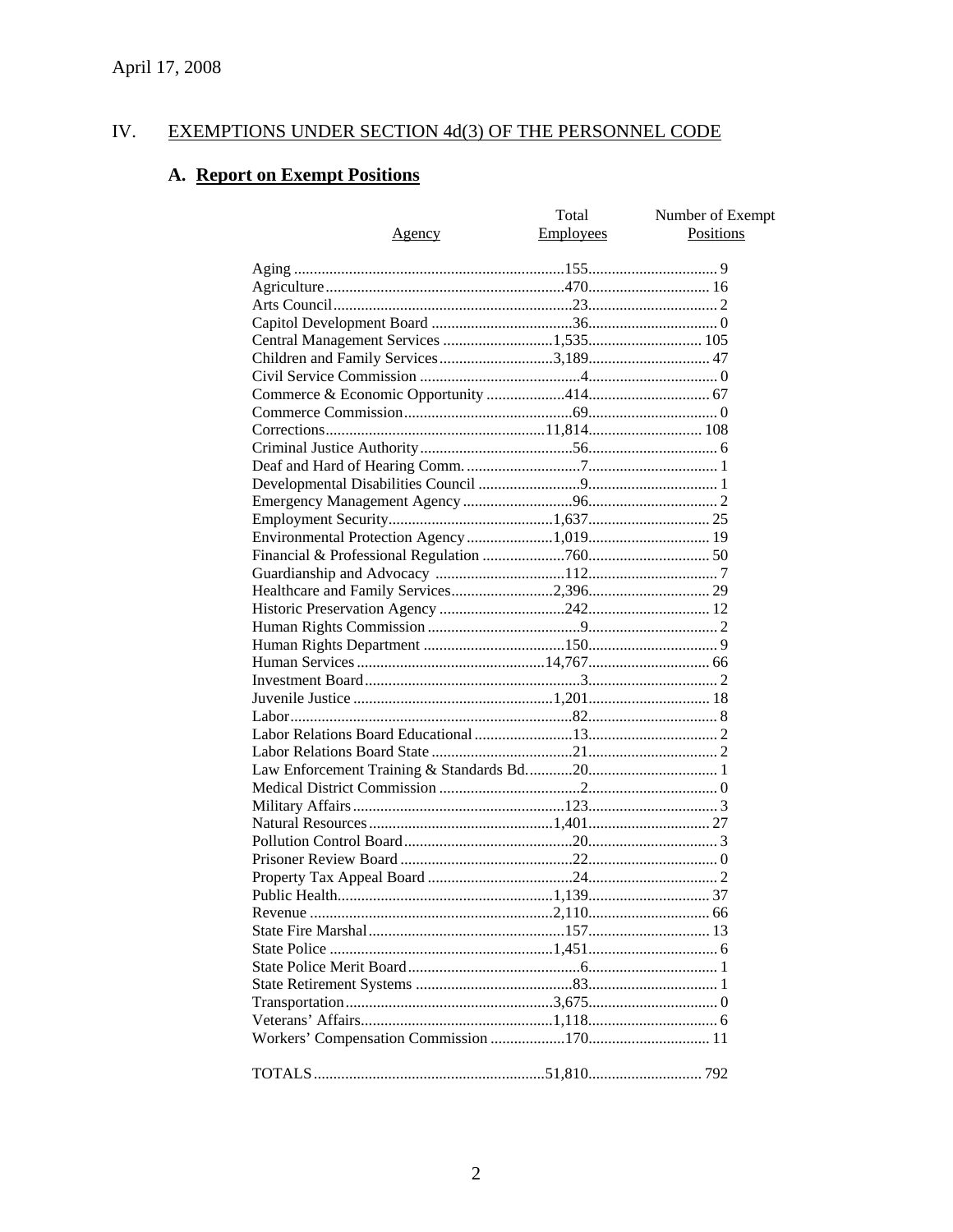#### **B. Governing Rule - Jurisdiction B Exemptions**

- a) Before a position shall qualify for exemption from Jurisdiction B under Section 4d(3) of the Personnel Code, the position shall be directly responsible to:
	- 1. The Governor, or
	- 2. A departmental director or assistant director appointed by the Governor, or
	- 3. A board or commission appointed by the Governor, or
	- 4. The head of an agency created by Executive Order, or the director or assistant director of an agency carrying out statutory powers, whose offices are created by the Governor subject to legislative veto under Article V, Section 11, of the Constitution of 1970, which agency head, director, or assistant director may themselves be subject to exemption under Section 4d(3), or
	- 5. In an agency having a statutory assistant director, a deputy director exercising full line authority under the director for all operating entities of the agency, provided the statutory role of assistant director is vacant or is assigned clearly distinct and separate duties from the deputy director and as a colleague to him, or
	- 6. A line position organizationally located between the director and/or assistant director and a subordinate statutorily exempt position(s), provided the position proposed for exemption has line authority over the statutory exempt position(s), or
	- 7. The elected head of an independent agency in the executive, legislative, or judicial branch of government.
- b) If a position meets the above criterion, it must, in addition, be responsible for one or more of the following before it shall be approved as exempt:
	- 1. Directs programs defined by statute and/or departmental, board, or commission policy or possess significant authority when acting in the capacity of a director of programs to bind the agency.
	- 2. Makes decisions in exercising principal responsibility for the determination or execution of policy which fix objectives or state the principles to control action toward operating objectives of one or more divisions, such decisions being subject to review or reversal only by the director, assistant director, board or commission.
	- 3. Participates in the planning and programming of departmental, board, or commission activities, integrating the plans and projections of related divisions, and the scheduling of projected work programs of those agencies.

\* \* \*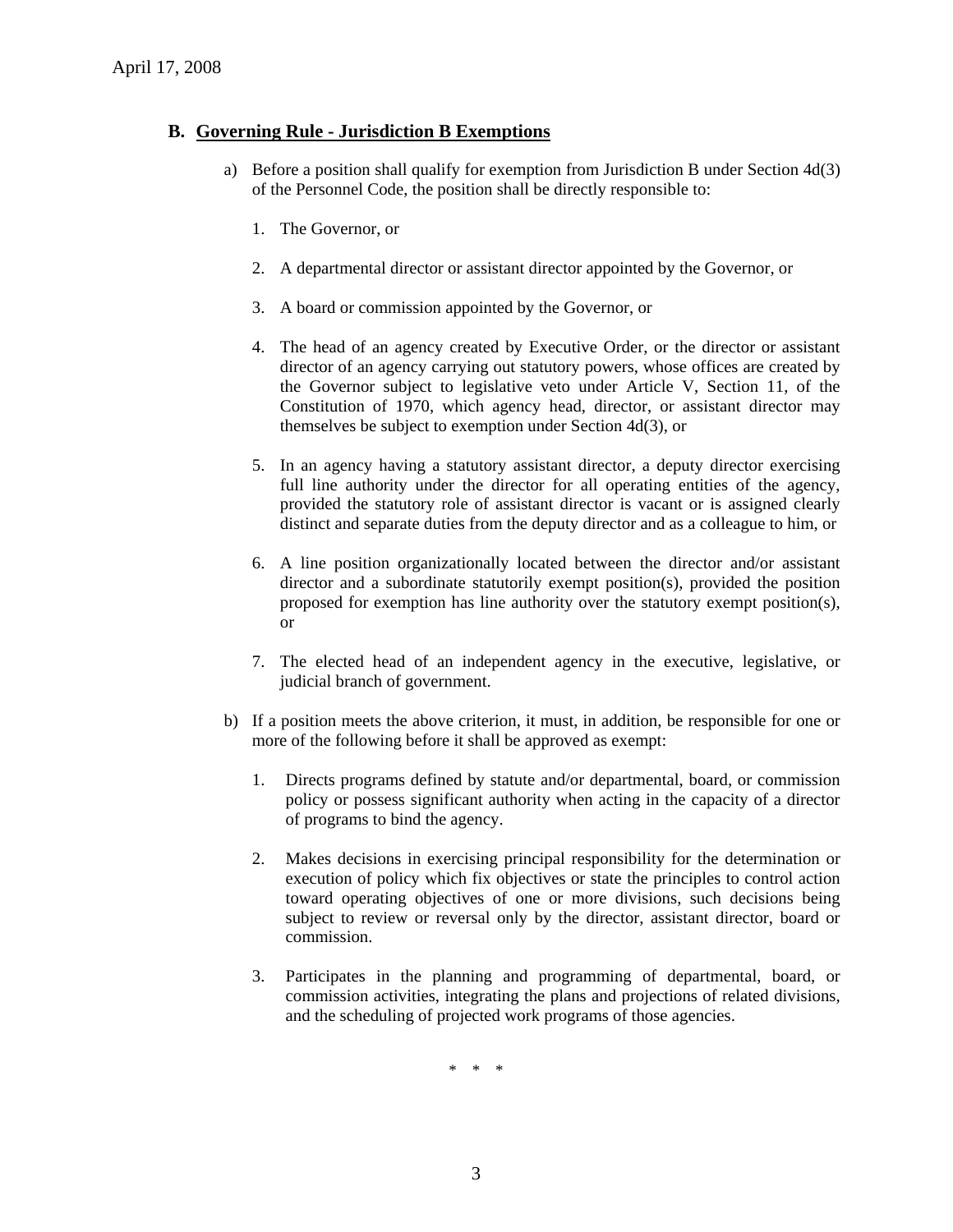# **C. Requests for 4d(3) Exemption**

• With regard to Item C, Executive Director Daniel Stralka explained this request for exemption is for the Department of Children & Family Services' Deputy Director of the Division of Guardian and Advocacy. This position reports to the Chief of Staff which would be considered the equivalent of a statutory assistant director who in turn reports to the Director.

This position is currently the only non-4d(3) exempt Deputy Director at the agency and has significant programmatic responsibilities functioning as the court appointed guardian responsible to the court for the well-being of abused or neglected minors. This individual authorizes a variety of consents that affect the minor's well-being. For these reasons, Staff recommends approval of this request.

- With regard to Item D, Executive Director Stralka noted this request is for the Policy Administrator at the Illinois Emergency Management Agency, a position that reports to the Director. This is the only policy administrator position at the agency and it has significant principal policy formulation responsibilities. In accordance with past positions granted exemption by the Commission, Staff recommends approval.
- With regard to Item E, Executive Director Stralka reported this request is for a Special Management Assistant and Senior Policy Advisor to the statutory assistant secretary for the Department of Human Services. This position functions as a high-level policy assistant for the Assistant Secretary who has programmatic responsibilities for many of the agency's core programs. Given that it is an assistant to a statutory position and the nature of the programs, Staff recommends approval of this request.
- With regard to Item F, Executive Director Stralka reported this request is for the Department of Human Services' Regional Executive Director of Region 1 North, a position formerly referred to as a Network Manager. This position reports to the Director of the Mental Health Division which would be considered the equivalent of a statutory assistant director who in turn reports to the Secretary. This is the first request of what is anticipated will be up to eight 4d(3) exemption requests for similarly situated positions due to a restructuring of the mental health hospitals.

This position will have principal policy implementing responsibilities in its geographic region of all aspects of the agency's mental health program. Each region contains at least one mental health hospital as well as other community based programs. Statewide, the Department of Human Services' mental health hospitals serve over 2000 patients and there are another 162 community agencies and 27 private psychiatric hospitals that the agency provides mental health services to in their communities. The decisions this Regional Executive Director makes are subject to reversal only by the Director of the Mental Health Division which, as indicated previously, is the equivalent of a statutory assistant director.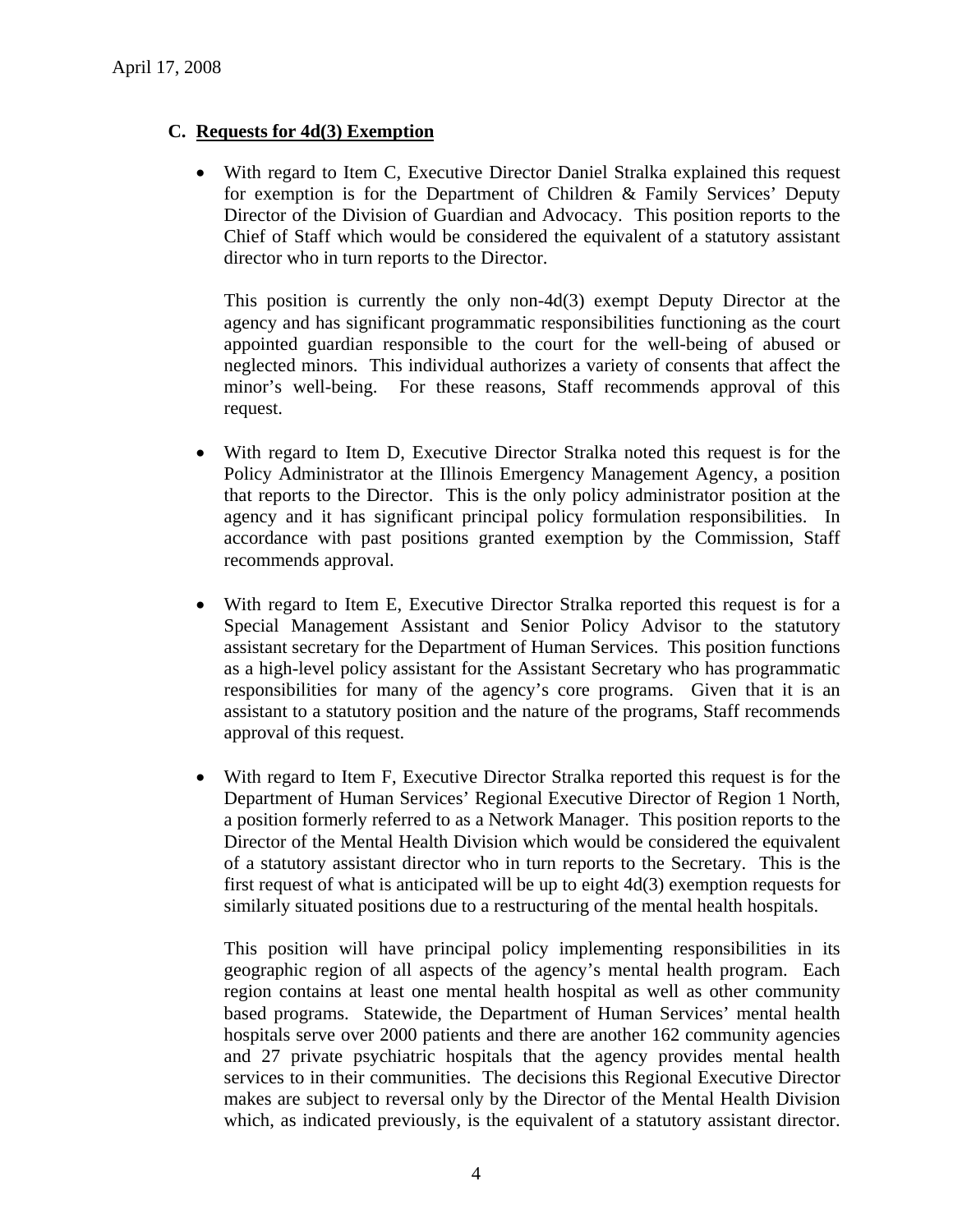In addition, this superior position is the equivalent of what was previously the Director of the Department of Mental Health, an independent state agency prior to its consolidation into what is now the Department of Human Services.

Executive Director Stralka reported that one concern that arose with the restructuring leading to this request is that this removed some mental health policy implementation responsibilities from the currently exempt Bureau Chief of the Bureau of System Support. The functions that this agency is relying on to justify this exemption request which will be done on a regional level were previously the responsibility of this Bureau Chief position. However, as it has been explained to the Commission, this Bureau Chief is actually the principal policy developer for all non-hospital mental health programs on a statewide basis for the Department of Human Services. This function has been effectively delegated to it from the Director of Mental Health and the Bureau Chief has decision-making authority in this program area subject to reversal only by the Director of Mental Health, again the equivalent to a statutory assistant director. Based on this representation and given the size and nature of the mental health program, Staff did not object to the continued exemption of this position.

Another concern was that the exemption of this position would actually give the agency two 4d(3) exempt positions in the same region. Where the Commission has granted 4d(3) exemption to regional positions, it has never granted more than one per region. The agency explained that the other 4d(3) exempt position is in the Division of Human Capitol Development, a program separate and distinct from mental health. In fact, the Human Capitol Development Program performs the functions of the predecessor Department of Public Aid which was another of the independent agencies merged into the Department of Human Services. The agency also indicated that it did not anticipate requesting any additional 4d(3) exempt regional positions.

Based on the above explanation, and recognizing that this is not setting any precedent for approving more than one principal policy exempt position for any agency region, Staff recommended approval of this request.

• With regard to Item G, Executive Director Daniel Stralka noted this request is for the Residential Real Property Disclosure Program Director in the Division of Banking at the Department of Financial and Professional Regulation, a position that reports to the Director of the Division of Banking, a statutory position. This position was necessitated by an amendment to the Residential Real Property Disclosure Act which mandates the creation of a Predatory Lending Database Program designed to protect consumers from predatory lenders. Given the nature of the legislatively mandated programmatic responsibility it will have principal responsibility for, Staff recommends approval.

Commissioner Dalianis requested a brief overview of the program this position would have principal policy responsibility for. Brent Adams, General Counsel for the agency, informed the Commission that this was originally a pilot program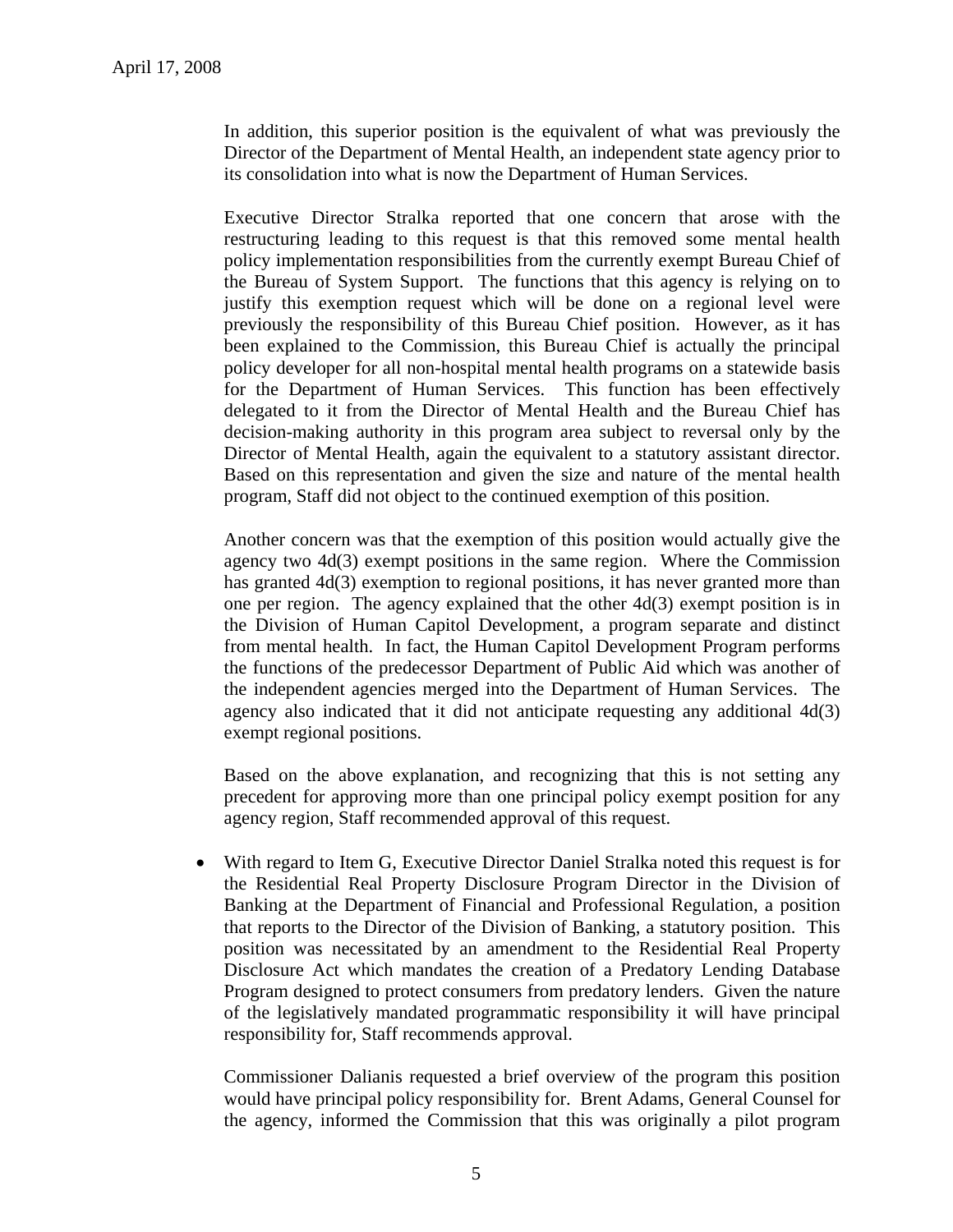started for properties in seven zip codes in Cook County. It uses several criteria to identify a transaction which potentially involves a predatory lender. Once that occurs, the borrower must go through mandatory counseling before the transaction is allowed to proceed to closing. In response to a question from Commissioner Peterson, Adams indicated that the expanded program takes effect July 1, 2008 but that the person appointed to the position will be conducting public outreach until that time.

• With regard to Item H, Executive Director Daniel Stralka reported this request is for the Food Drug and Dairies' Division Chief, a position that reports to the Deputy Director of Health Protection who reports to the Director of the Illinois Department of Public Health. This position has principal responsibility for the implementation of the above described program which involves conducting food recalls and investigations and implements food safety initiatives for the school lunch programs in Illinois. It has decision-making authority on matters such as food recalls that is subject to reversal only by the Director. For these reasons, Staff recommends approval.

Commissioner Peterson inquired whether this position was involved in the recall of unhealthy beef in schools. Marlena Bordson responded that it may, but the agency works with both the Illinois State Board of Education and the Department of Agriculture on school food recalls. She noted that a new reporting system has been developed in Illinois which has already led to a nationwide recall. Commissioner Dalianis questioned whether this position was limited in scope to food safety to which Bordson responded that it is also involved in food security also with the Illinois Emergency Management Agency.

- With regard to Item I, the Illinois Department of Revenue did not make a timely response to Staff's request for additional information. For this reason, the agency agreed this item should be continued.
- With regard to Item J, Executive Director Daniel Stralka noted this request is for the State Retirement Systems' Chief Information Officer, a position which reports to the Executive Secretary of the agency. This position has principal policy responsibility for all technology and business process systems of the State Employees Retirement System as it affects all the programs administered by the agency and 4d(3) exemption would be in accordance with past decisions by the Commission. For these reasons, Staff recommends exemption.
- With regard to Item K, Executive Director Stralka noted this request is for the Chief Information officer for the Illinois Department of Veterans' Affairs. This position reports to the agency director and has principal policy responsibility for all information technology programs of the agency. Section 4d(3) exemption would be in accordance with past decisions by the Commission. For these reasons, Staff recommends exemption.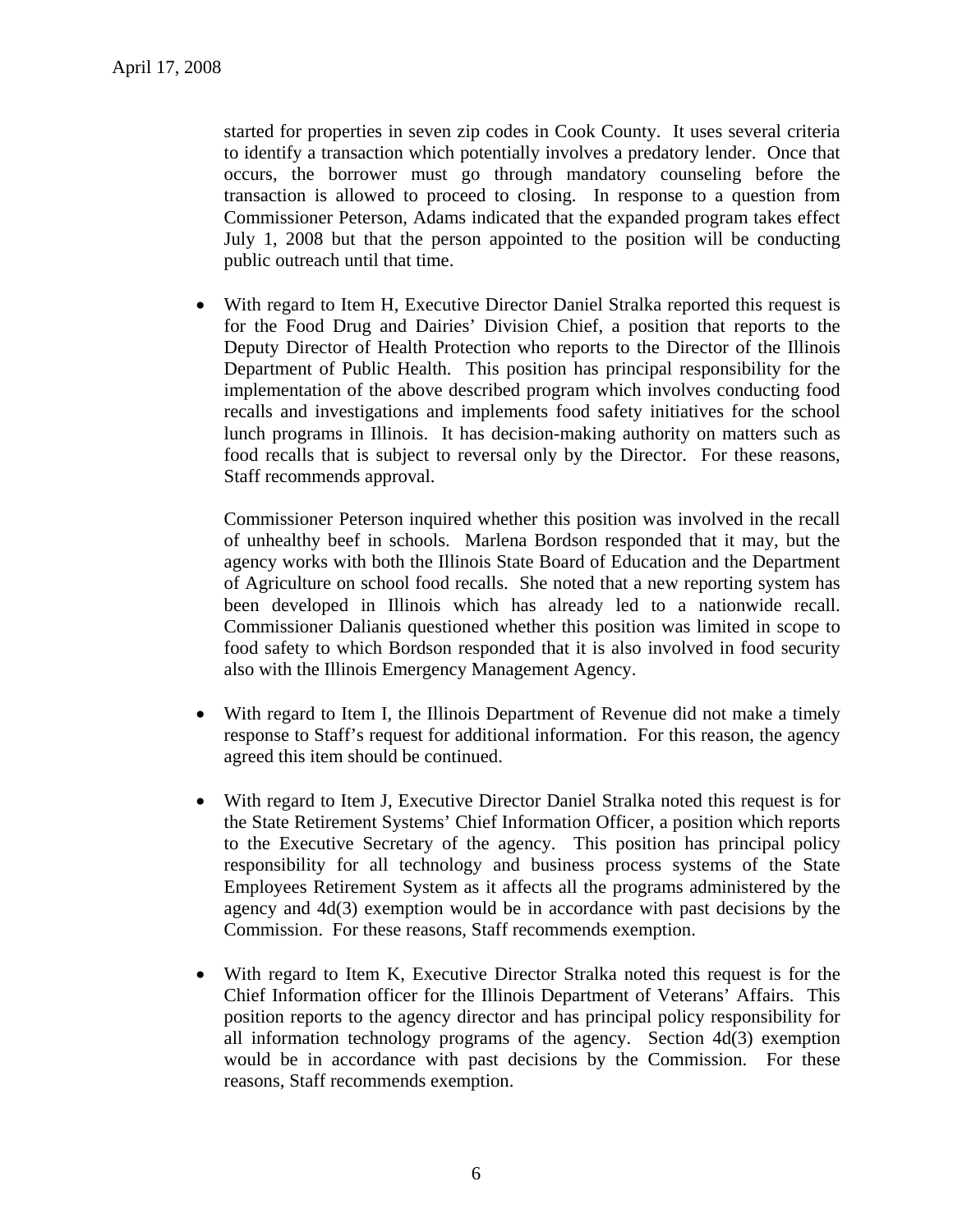# **IT WAS MOVED BY CHAIRMAN KOLKER, SECONDED BY COMMISSIONER PETERSON, AND THE MOTION ADOPTED 5-0 TO GRANT AND CONTINUE THE REQUESTS FOR 4D(3) EXEMPTION FOR THE FOLLOWING POSITIONS:**

#### **The following 4d(3) exemption requests were granted on April 17, 2008:**

# **C. Illinois Department of Children & Family Services**

| <b>Position Number</b>  | 40070-16-24-000-00-01                              |
|-------------------------|----------------------------------------------------|
| Position Title          | Senior Public Service Administrator                |
| Bureau/Division         | Guardian and Advocacy                              |
| <b>Functional Title</b> | Deputy Director, Division of Guardian and Advocacy |
| Incumbent               | D. Jean Ortega Piron                               |
| Supervisor              | Chief of Staff who reports to the Director         |
| Location                | <b>Cook County</b>                                 |

#### **D. Illinois Emergency Management Agency**

| <b>Position Number</b>  | 40070-50-17-000-00-01               |
|-------------------------|-------------------------------------|
| Position Title          | Senior Public Service Administrator |
| Bureau/Division         | Administration                      |
| <b>Functional Title</b> | Policy Administrator                |
| Incumbent               | None                                |
| Supervisor              | Director                            |
| Location                | <b>Sangamon County</b>              |

#### **E. Illinois Department of Human Services**

| <b>Position Number</b>  | 40070-10-12-100-00-01                                |
|-------------------------|------------------------------------------------------|
| Position Title          | Senior Public Service Administrator                  |
| Bureau/Division         | <b>Assistant Secretary</b>                           |
| <b>Functional Title</b> | Special Management Assistant & Senior Policy Advisor |
| Incumbent               | Gregory A. Diephouse (interim appointment)           |
| Supervisor              | Assistant Secretary who reports to the Secretary     |
| Location                | <b>Cook County</b>                                   |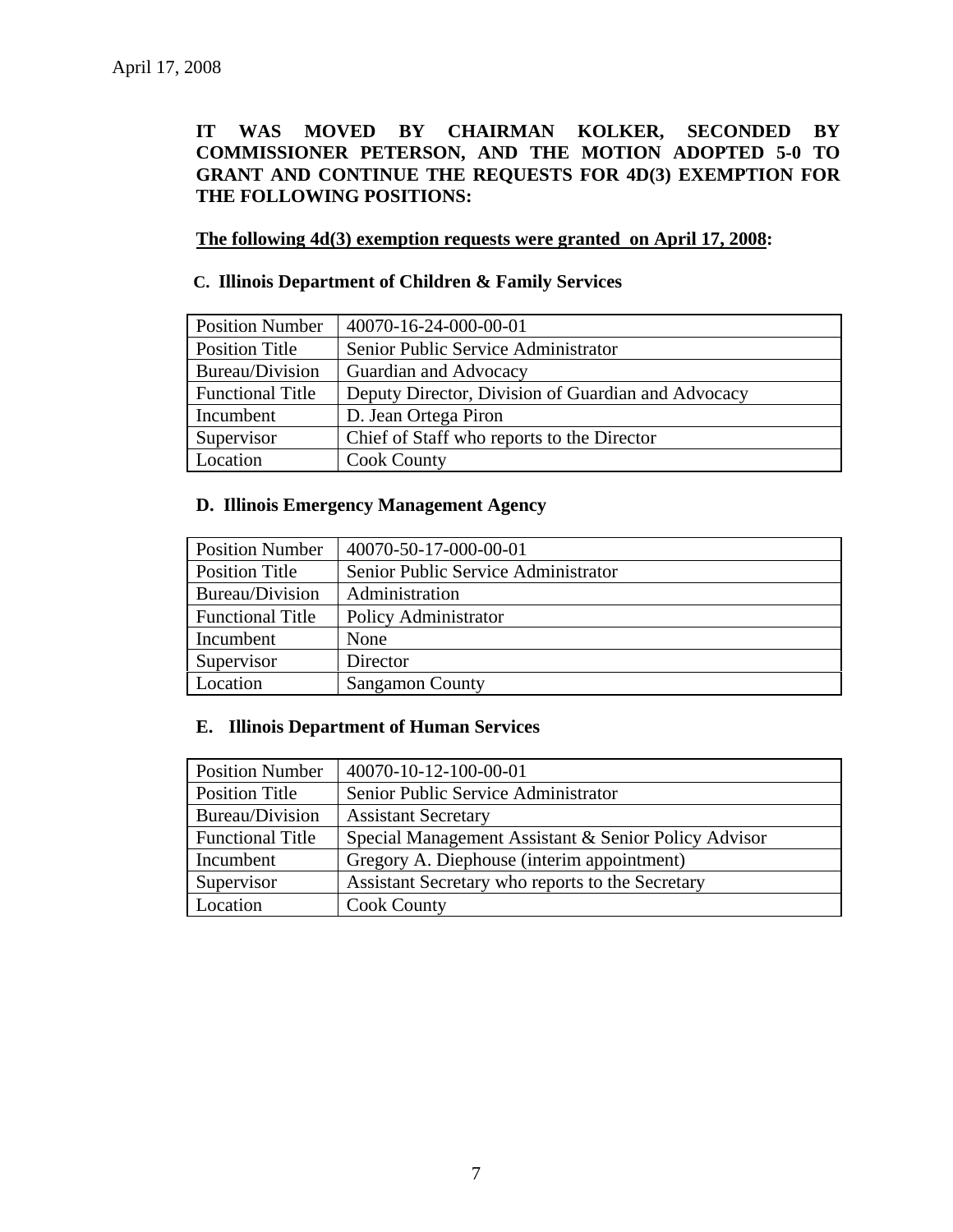| <b>Position Number</b>  | 40070-10-79-000-00-01                                      |  |
|-------------------------|------------------------------------------------------------|--|
| <b>Position Title</b>   | Senior Public Service Administrator                        |  |
| Bureau/Division         | <b>Mental Health</b>                                       |  |
| <b>Functional Title</b> | Regional Executive Director, Region 1 North                |  |
| Incumbent               | Daniel J. Wasmer                                           |  |
|                         | Director of the Mental Health Division, who reports to the |  |
| Supervisor              | Assistant Secretary, who in turn reports to the Secretary  |  |
| Location                | <b>Cook County</b>                                         |  |

# **F. Illinois Department of Human Services**

# **G. Illinois Dept. of Financial & Professional Regulation**

| <b>Position Number</b>  | 40070-13-10-200-00-01                                      |  |
|-------------------------|------------------------------------------------------------|--|
| Position Title          | Senior Public Service Administrator                        |  |
| Bureau/Division         | <b>Banking</b>                                             |  |
| <b>Functional Title</b> | Residential Real Property Disclosure Program Director      |  |
| Incumbent               | None                                                       |  |
| Supervisor              | Director of Banking Division, who reports to the Secretary |  |
| Location                | <b>Cook County</b>                                         |  |

# **H. Illinois Department of Public Health**

| <b>Position Number</b>  | 40070-20-52-000-00-01                                             |
|-------------------------|-------------------------------------------------------------------|
| Position Title          | Senior Public Service Administrator                               |
| Bureau/Division         | Office of Health Protection                                       |
| <b>Functional Title</b> | Food Drugs and Dairies' Division Chief                            |
| Incumbent               | Marlena Bordson                                                   |
| Supervisor              | Deputy Director of Health Protection, who reports to the Director |
| Location                | <b>Sangamon County</b>                                            |

# **J. State Retirement Systems**

| <b>Position Number</b>  | 40070-50-74-000-00-03               |  |
|-------------------------|-------------------------------------|--|
| Position Title          | Senior Public Service Administrator |  |
| Bureau/Division         | Data Processing                     |  |
| <b>Functional Title</b> | <b>Chief Information Officer</b>    |  |
| Incumbent               | None                                |  |
| Supervisor              | <b>Executive Secretary</b>          |  |
| Location                | <b>Sangamon County</b>              |  |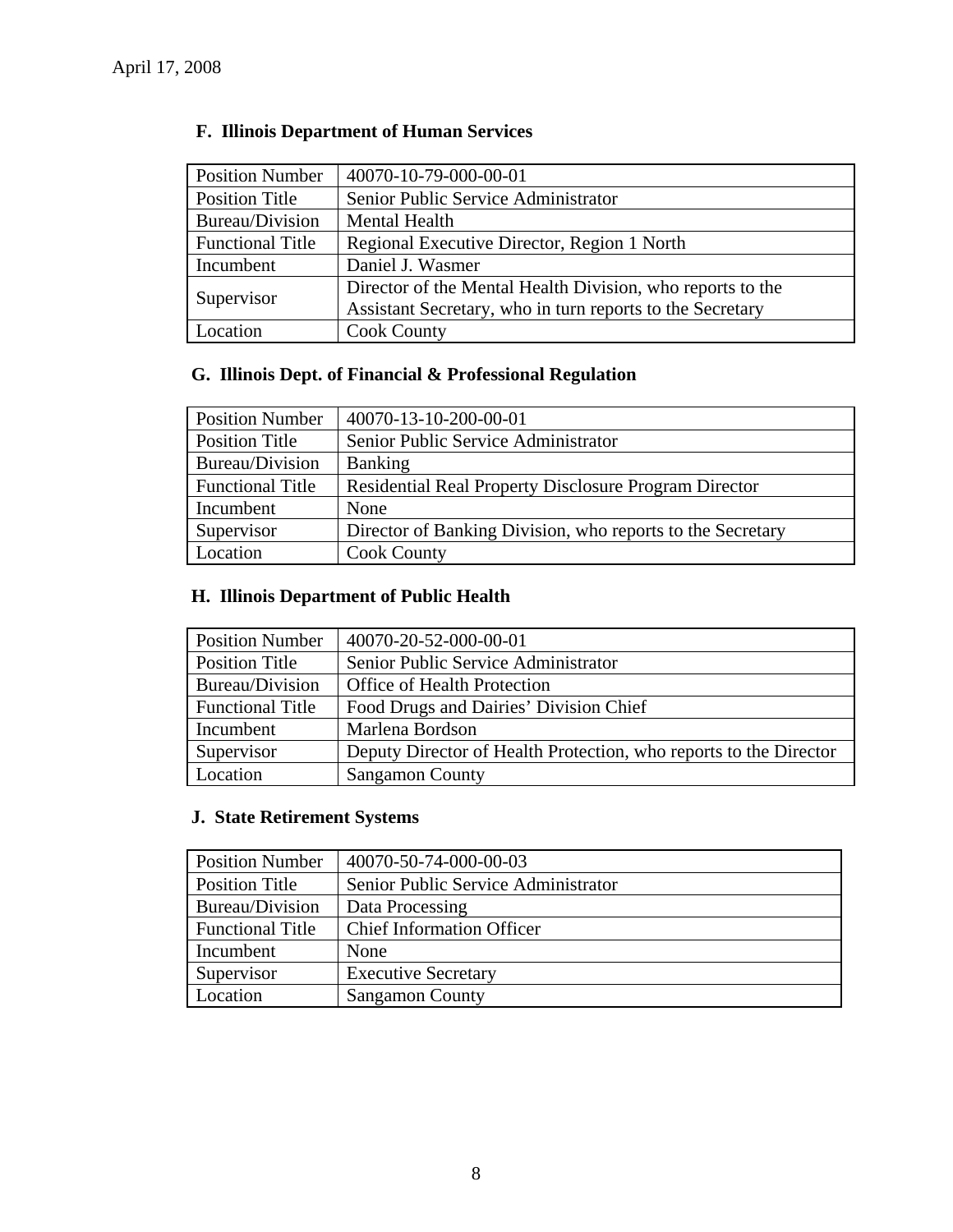| <b>Position Number</b>  | 40070-34-00-100-00-01               |
|-------------------------|-------------------------------------|
| <b>Position Title</b>   | Senior Public Service Administrator |
| Bureau/Division         | <b>IT/EDP</b>                       |
| <b>Functional Title</b> | <b>Chief Information Officer</b>    |
| Incumbent               | James E. Johnson                    |
| Supervisor              | Director                            |
| Location                | <b>Sangamon County</b>              |

# **K. Illinois Department of Veterans' Affairs**

#### **The following 4d(3) exemption request was continued on April 17, 2008:**

# Position Number 40070-25-07-210-00-01 Position Title Senior Public Service Administrator Bureau/Division Legal Services Functional Title | Deputy General Counsel-Litigation Incumbent None Supervisor General Counsel who reports to the Director Location Cook County

# **I. Illinois Department of Revenue**

# V. CLASS SPECIFICATIONS

# **The following class title was submitted for creation by the Director of Central Management Services:**

A. Position Title: Occupational Therapist Supervisor (new)

Analysis: Assistant Executive Director Andrew Barris reported that effective June 19, 2006 the State Labor Relations Board ruled that the positions in the Public Service Administrator (PSA) Option 8O should be subject to collective bargaining and they certified the PSA Option 8O's as being included in RC-063. The last paragraph of the Distinguishing Features of the PSA includes the following statement: 'Excluded from this class are…as well as those subject to the provisions of collective bargaining contracts.' In keeping with this statement, the new class of Occupational Therapist Supervisor has been created to perform the duties of the positions formerly classified as PSA Option 8O. In addition, as the new class is in an AFSCME bargaining unit, the positions can no longer serve as full time supervisors of other AFSCME bargaining unit positions. Per Article V, Section 2 of the master contractual agreement between AFSCME and the State of Illinois: "The employee and/or the Union shall orally raise the grievance with the employee's supervisor who is outside the bargaining unit." Accordingly, positions in this class serve as working supervisors and cannot perform disciplinary functions or resolve grievances.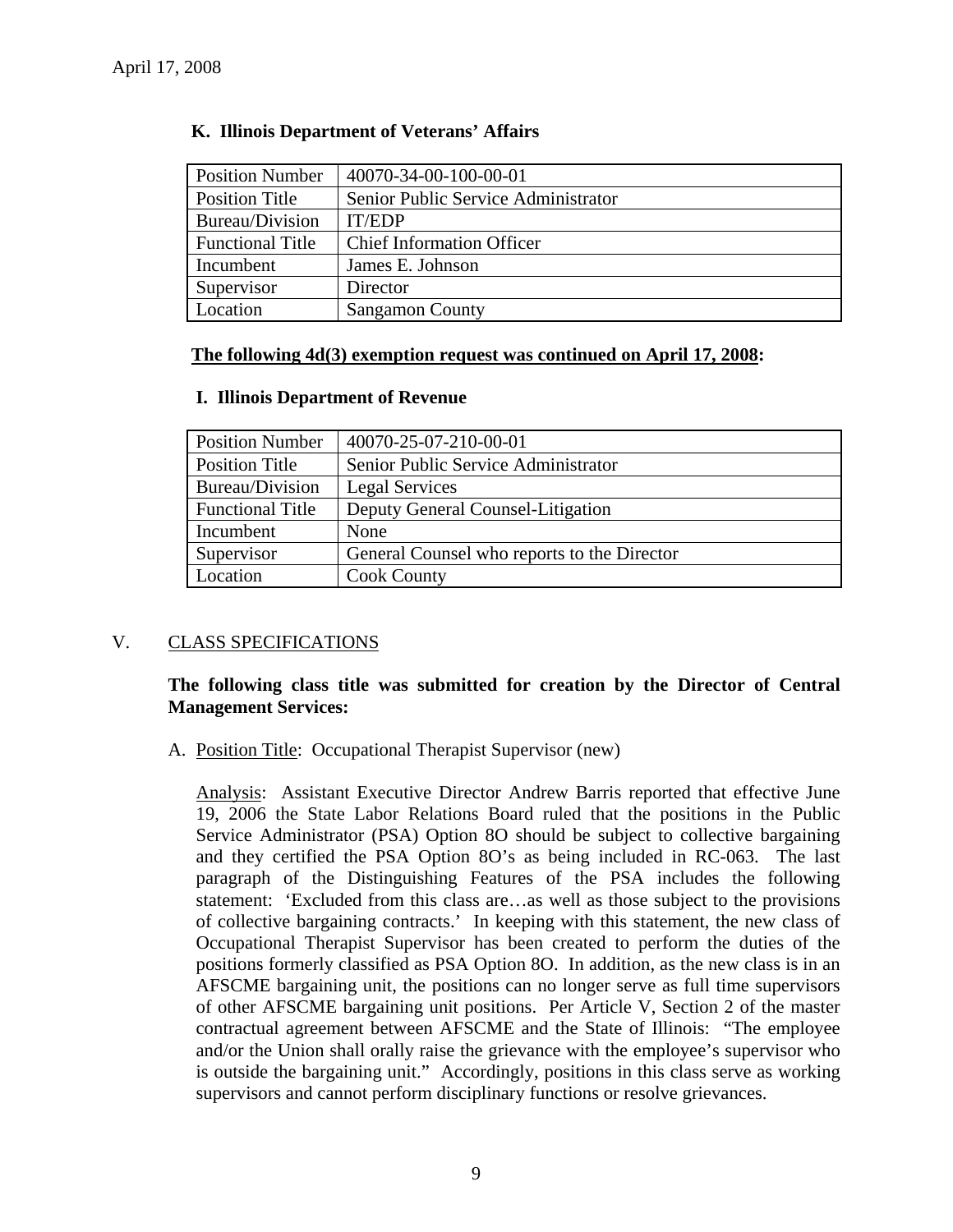John Logsdon of Central Management Services was present at the meeting and responded to questions from Chairman Kolker regarding the duties of supervisors under the collective bargaining agreement and the potential for future supervisory positions being included in a collective bargaining agreement. Logsdon stated that the defining duty that would preclude a supervisory position from collective bargaining per the State Labor Relations Board was if the position had disciplinary authority. Logsdon reiterated that the AFSCME contract governed the present position, but that he was also aware that the ISEA petitioned the Labor Relations Board for the Public Service Administrator, Option 7 to become a position included in its collective bargaining agreement. Logsdon acknowledged the possibility that more PSA positions might fall under collective bargaining agreements in the future.

**IT WAS MOVED BY CHAIRMAN KOLKER, SECONDED BY COMMISSIONER DALIANIS, AND THE MOTION ADOPTED 5-0 TO APPROVE THE CREATION OF THE FOLLOWING CLASS TITLE TO BE EFFECTIVE MAY 1, 2008:** 

**Occupational Therapist Supervisor (new)** 

**IT WAS MOVED BY COMMISSIONER PETERSON, SECONDED BY COMMISSIONER BUKRABA, AND THE MOTION ADOPTED 5-0 TO DISAPPROVE ANY CLASS SPECIFICATIONS RECEIVED BY THE COMMISSION NOT CONTAINED IN THIS REPORT TO ALLOW ADEQUATE STUDY.** 

#### VI. MOTION TO GO INTO EXECUTIVE SESSION

**IT WAS MOVED BY COMMISSIONER PETERSON, SECONDED BY COMMISSIONER DALIANIS, AND BY ROLL CALL VOTE THE MOTION ADOPTED 5-0 TO HOLD AN EXECUTIVE SESSION PURSUANT TO SUBSECTIONS 2(c)(1), 2(c)(4), AND 2(c)(11) OF THE OPEN MEETINGS ACT.** 

| <b>KOLKER</b>   | YES  | EWELL           | YES |
|-----------------|------|-----------------|-----|
| <b>PETERSON</b> | YES. | <b>DALIANIS</b> | YES |
| <b>BUKRABA</b>  | YES. |                 |     |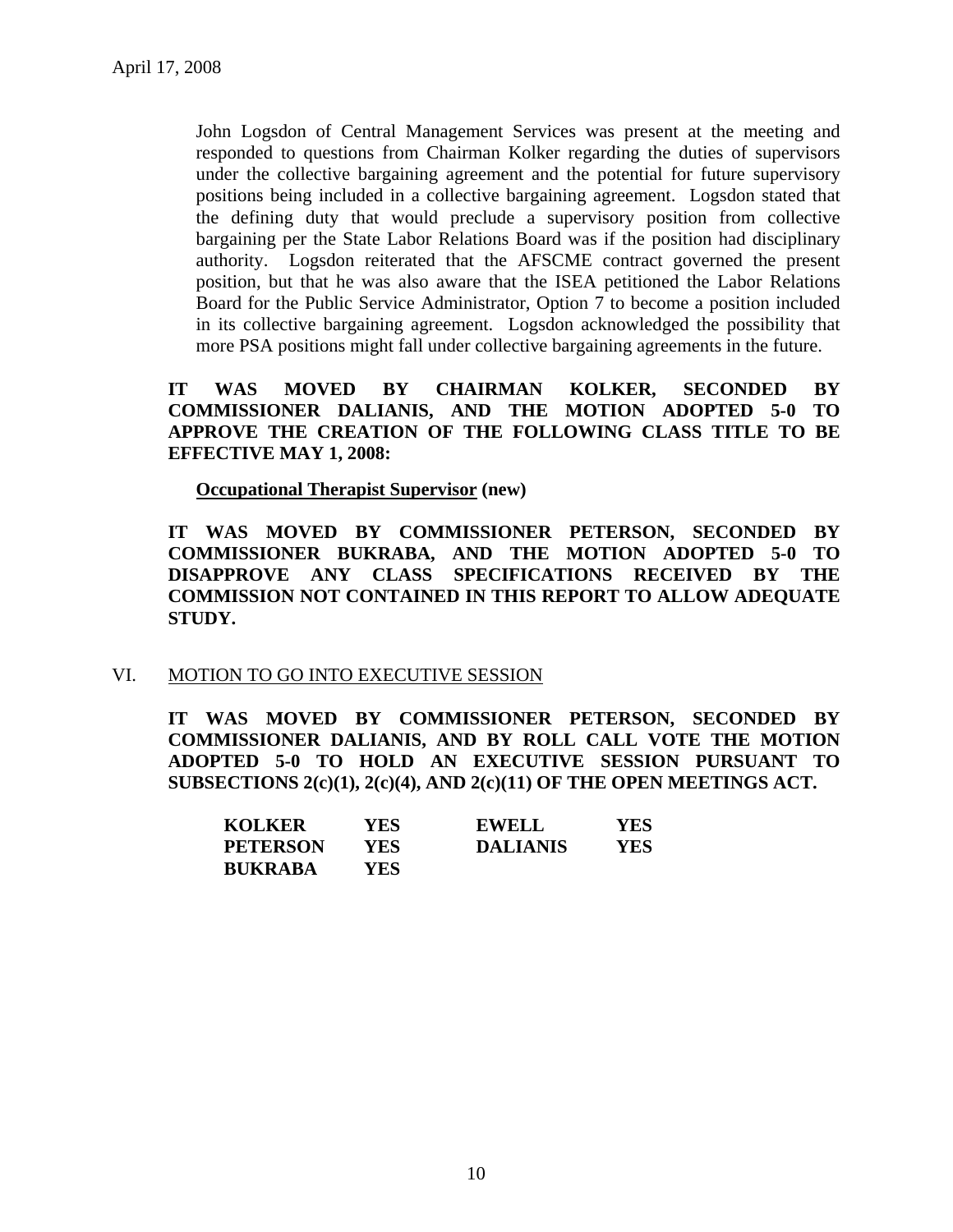#### VII. RECONVENE MEETING

Upon due and proper notice the regular meeting of the Illinois Civil Service Commission was reconvened at 400 West Monroe Street, Suite 306, Springfield, Illinois at 11:30 a.m.

#### PRESENT

Chris Kolker, Chairman (via telephone); Raymond W. Ewell (via telephone), Barbara J. Peterson, Betty A. Bukraba, and Ares G. Dalianis, Commissioners; Daniel Stralka, Executive Director; and Andrew Barris of the Commission staff.

# VIII. NON-MERIT APPOINTMENT REPORT

The Personnel Code permits non-merit appointments for a limited period of time, i.e., emergency appointments shall not exceed 60 days and shall not be renewed, and positions shall not be filled on a temporary or provisional basis for more than six months out of any twelve-month period. Consecutive non-merit appointments are not violative of the Code, however, they do present a possible evasion of merit principles and should be monitored. Set forth below is the number of consecutive non-merit appointments made by each department. These statistics are from the Department of Central Management Services' Consecutive Non-Merit Report.

| Agency                                 | 2/29/08 | 3/31/08          | 3/31/07        |
|----------------------------------------|---------|------------------|----------------|
| Agriculture                            |         | 2                |                |
| <b>Arts Council</b>                    |         |                  |                |
| <b>Central Management Services</b>     | 3       | 3                |                |
| <b>Children and Family Services</b>    | 3       | 4                |                |
| Commerce and Economic Opportunity      | 0       | 0                |                |
| <b>Employment Security</b>             | 0       | 0                | 2              |
| Financial and Professional Regulation  |         |                  |                |
| <b>Healthcare and Family Services</b>  | 16      | 15               | 3              |
| <b>Historic Preservation</b>           | 0       | $\bf{0}$         |                |
| <b>Human Services</b>                  | 3       | 6                | $\overline{2}$ |
| <b>Natural Resources</b>               |         | 1                |                |
| Property Tax Appeal Board              | 0       | 0                | 2              |
| Public Health                          |         | 0                | $\Omega$       |
| <b>State Police</b>                    | 0       |                  | 0              |
| <b>State Retirement Systems</b>        | 0       | $\boldsymbol{0}$ | $\overline{2}$ |
| Transportation                         | 70      | 53               | 57             |
| Veteran's Affairs                      |         | 0                |                |
| <b>Workers' Compensation Committee</b> |         | 0                |                |
| <b>Totals</b>                          | 104     | 87               | 83             |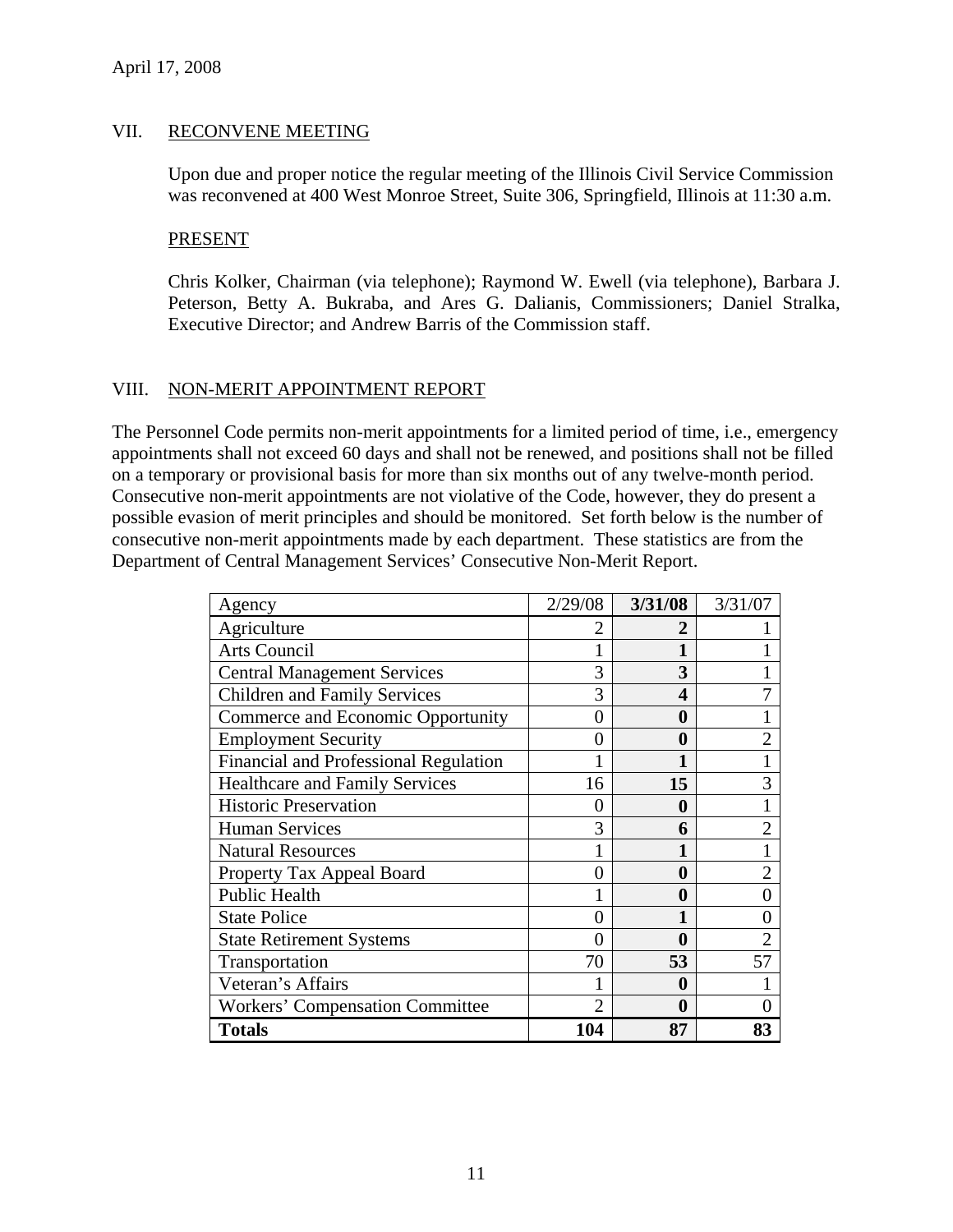# IX. PUBLICLY ANNOUNCED DECISIONS RESULTING FROM APPEAL

# • **DISCHARGE**

#### **DA-27-08**

| Employee  | Shawn L. Young        | <b>Appeal Date</b>      | 12/13/07                                          |
|-----------|-----------------------|-------------------------|---------------------------------------------------|
| Agency    | <b>DHS</b>            | <b>Decision Date</b>    | 04/04/08                                          |
| Type      | Discharge             | ALJ                     | <b>Barris</b>                                     |
| Change(s) | Probationary employee | Recommended<br>Decision | Motion to Dismiss is<br>granted; no jurisdiction. |

**IT WAS MOVED BY CHAIRMAN KOLKER, SECONDED BY COMMISSIONER DALIANIS, AND BY ROLL CALL VOTE OF 5-0 THE MOTION ADOPTED TO AFFIRM AND ADOPT THE ADMINISTRATIVE LAW JUDGE'S RECOMMENDED DECISION TO GRANT THE MOTION TO DISMISS BECAUSE THE EMPLOYEE DID NOT COMPLETE THE NECESSARY SIX MONTH PROBATIONARY PERIOD TO ACHIEVE THE STATUS OF A CERTIFIED EMPLOYEE SUBJECT TO JURISDICTION B. THEREFORE, THE COMMISSION HAS NO JURISDICTION OVER THIS MATTER AND THE APPEAL IS DISMISSED.** 

| <b>KOLKER</b>   | YES  | <b>EWELL</b>    | YES |
|-----------------|------|-----------------|-----|
| <b>PETERSON</b> | YES. | <b>DALIANIS</b> | YES |
| <b>BUKRABA</b>  | YES. |                 |     |

#### X. APPEALS TERMINATED WITHOUT DECISION ON THE MERITS

# • **DISMISSED**

# **DA-33-08**

| Employee  | Shameeka Adams | <b>Appeal Date</b>   | 2/11/08                          |
|-----------|----------------|----------------------|----------------------------------|
| Agency    | <b>DHS</b>     | <b>Decision Date</b> | 3/31/08                          |
| Type      | Discharge      | ALJ                  | <b>Stralka</b>                   |
| Change(s) | Tardiness      | Recommended          | Dismissed subject to approval of |
|           |                | Decision             | Commission; default (no show at  |
|           |                |                      | hearing).                        |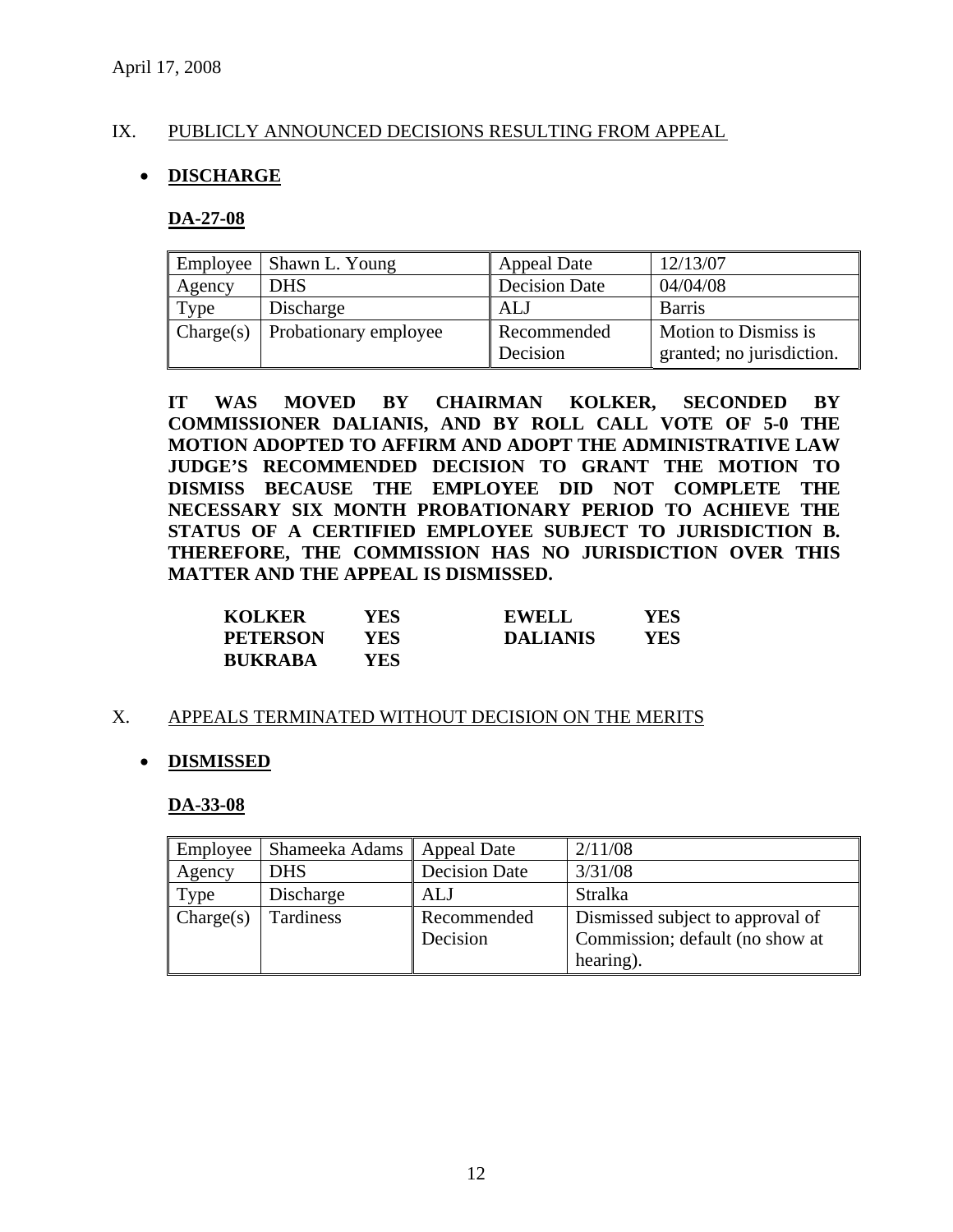# • **DISMISSED**

#### **S-36-08**

| Employee  | <b>Edward Emerson</b> | <b>Appeal Date</b>   | 3/14/08                          |
|-----------|-----------------------|----------------------|----------------------------------|
| Agency    | DOC                   | <b>Decision Date</b> | 3/31/08                          |
| Type      | Suspension            | ALJ                  | Stralka                          |
| Change(s) | Unauthorized          | Recommended          | Dismissed subject to approval of |
|           | absence               | Decision             | Commission; withdrawn.           |

**IT WAS MOVED BY COMMISSIONER DALIANIS, SECONDED BY COMMISSIONER BUKRABA, AND BY ROLL CALL VOTE OF 5-0, THE MOTION ADOPTED TO AFFIRM AND ADOPT THE ADMINISTRATIVE LAW JUDGE'S RECOMMENDED DECISIONS TO DISMISS THE ADAMS AND EMERSON APPEALS.** 

| <b>KOLKER</b>   | YES | EWELL           | YES |
|-----------------|-----|-----------------|-----|
| <b>PETERSON</b> | YES | <b>DALIANIS</b> | YES |
| <b>BUKRABA</b>  | YES |                 |     |

#### XI. STAFF REPORT

Executive Director Stralka reported that

- Mileage Reimbursement will increase from \$.0485/mile to \$0.505/mile effective on July 1, 2008.
- Statement of Economic Interest forms are due May 1, 2008.
- Benefit Choice will be May 1-31, 2008. Any elections made during this period will be effective July 1. However, a second Benefit Choice will also be held at a later date once contract negotiations are completed. Members will also have the opportunity to make elections during the second period.

At the suggestion of Commissioner Dalianis, there was general discussion about creating an annual award to be bestowed by the Civil Service Commission.

#### XII. ANNOUNCEMENT OF NEXT MEETING

Announcement was made of the next regular meeting to be held on Friday, May 16, 2008 at 2:00 p.m. in the Commission's Chicago office.